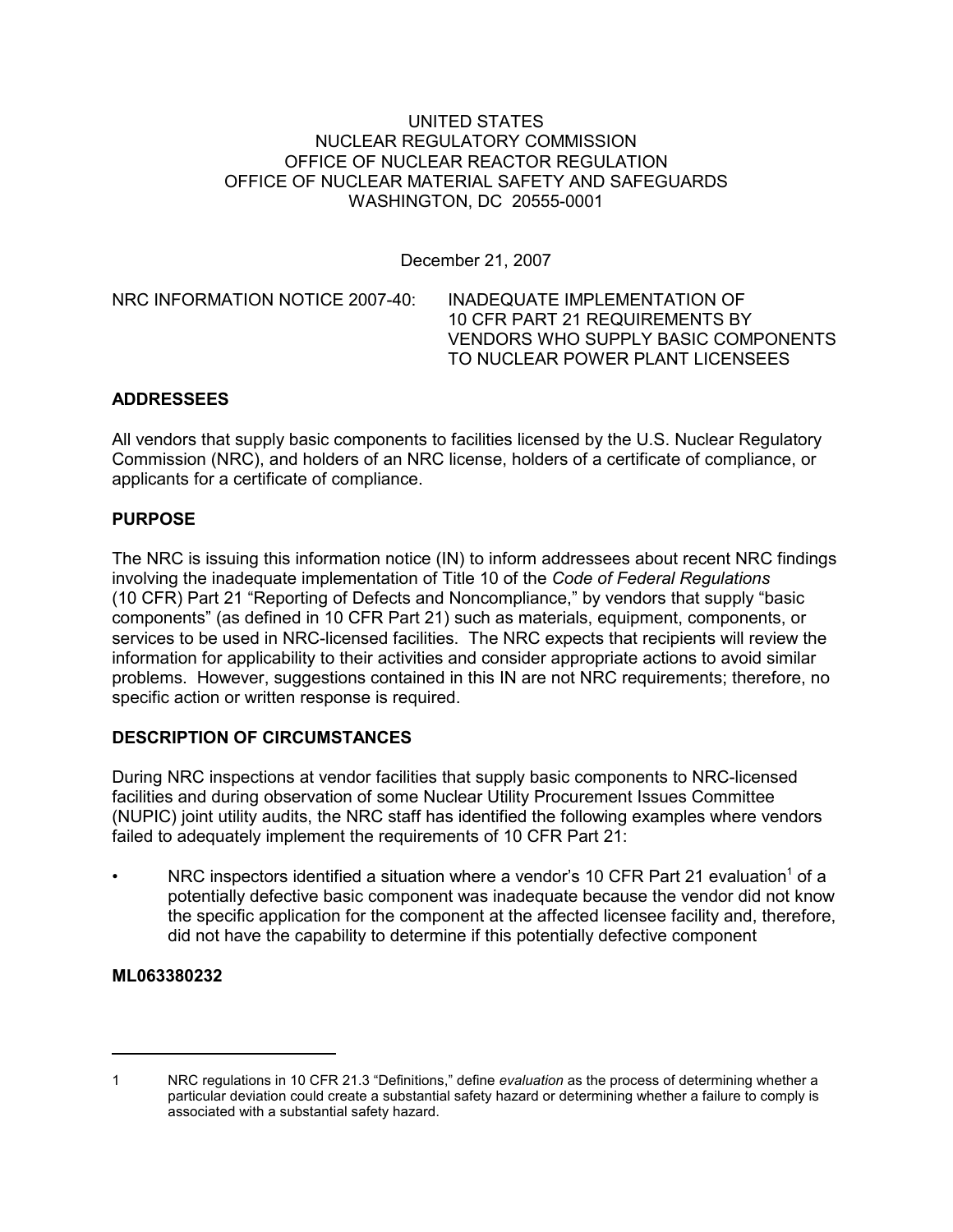represented a substantial safety hazard. $2$  The inadequate evaluation by the vendor and subsequent notification to the licensee that the issue was not a reportable incident was a non-cited violation of 10 CFR 21.21(a). The provisions of 10 CFR 21.21(b) direct the vendor to inform the affected licensee of deviations<sup>3</sup> within 5 days when the vendor is not capable of performing the evaluation so that the affected licensees may evaluate the deviation or failure to comply, pursuant to 10 CFR 21.21(a). (NRC Inspection Report 99901338/2006-201, July 25, 2006, Agencywide Documents Access and Management System (ADAMS) Accession No. ML062070385)

- NRC inspectors discovered that a vendor was not meeting the 5-day timeliness requirement in 10 CFR 21.21(b) for informing licensees of deviations when the vendor was not capable of performing the 10 CFR Part 21 evaluation. (NRC Inspection Report 99901358/2006-201, May 25, 2006, ADAMS Accession No. ML061460006)
- NRC inspectors identified that a vendor's 10 CFR Part 21 evaluations, which by definition are required to include a determination of whether a deviation constitutes a substantial safety hazard, only focused on the technical engineering aspects of the deviation performed under its corrective action program. (NRC Inspection Report 99901358/2006-201, May 25, 2006, ADAMS Accession No. ML061460006)
- NRC inspections at two licensees identified examples of purchase orders issued to U.S.-based suppliers that did not meet 10 CFR 21.31 "Procurement Documents," that requires procurement documents to specify that the provisions of 10 CFR Part 21 apply. (NRC Inspection Report 71-0703/04-201, July 28, 2004, ADAMS Accession No. ML042100486; and NRC Inspection Report 71-0121/06-201, November 6, 2006, ADAMS Accession No. ML063100332)
- NRC inspectors found that subcontractors supplying basic components to a vendor were not performing 10 CFR Part 21 evaluations of deviations and/or failures to comply for determining 10 CFR Part 21 reportability of potential defects that could cause a substantial safety hazard. (NRC Inspection Report 99901359/2006-201, August 25, 2006, ADAMS Accession No. ML062400092)
- NRC inspectors discovered that several vendors' 10 CFR Part 21 programs did not have adequate procedural guidance to identify and evaluate deviations associated with a substantial safety hazard. In addition, several vendors did not have guidance to evaluate significant conditions adverse to quality that were identified in their corrective action programs (required by 10 CFR Part 50, "Domestic Licensing of Production and Utilization Facilities," Appendix B, "Quality Assurance Criteria for Nuclear Power Plants and Fuel Reprocessing Plants," Criterion XVI, "Corrective Action") to determine whether

<sup>2</sup> NRC regulations in 10 CFR 21.3 define *substantial safety hazard* as a loss of safety function to the extent that there is a major reduction in the degree of protection provided to public health and safety for any facility or activity licensed, other than for export, pursuant to 10 CFR Parts 30, 40, 50, 60, 61, 63, 70, 71, or 72 of this chapter.

<sup>3</sup> NRC regulations in 10 CFR 21.3 define *deviation* as a departure from the technical requirements included in a procurement document.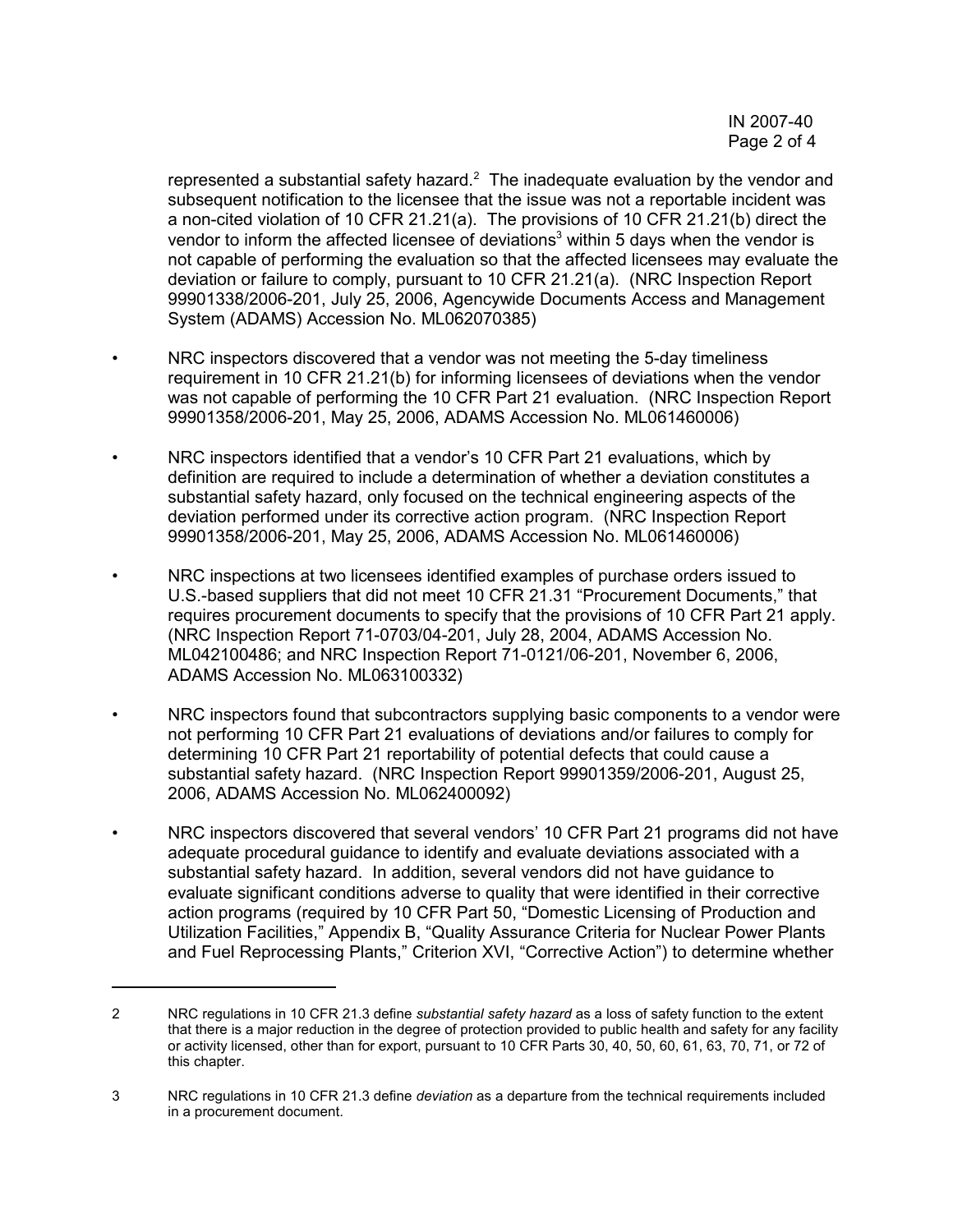the requirements of 10 CFR Part 21 applied. (NRC Inspection Report 99901356/2006-201, February 8, 2006, ADAMS Accession No. ML060310185; NRC Inspection Report 99901367/2007-201, October 16, 2007, ADAMS Accession No. ML072770900; NRC Inspection Report 99900067/2007-201, October 9, 2007, ADAMS Accession No. ML072850014; NRC Inspection Report 99900005/2007-201, August 28, 2007, ADAMS Accession No. ML072710236; NRC Inspection Report 99901362/2006-201, January 9, 2007, ADAMS Accession No. ML070100168; NRC Inspection Report 99901360/2006-201, October 5, 2006, ADAMS Accession No. ML062380056; and NRC Inspection Report 99901358/2006-201, October 25, 2006, ADAMS Accession No. ML061460006)

• During inspections and observation of several NUPIC joint utility audits at foreign vendor facilities, the NRC staff identified examples where these vendors were not adequately implementing the requirements of 10 CFR Part 21 in that some of these vendors did not adopt appropriate procedures to perform 10 CFR 21.21(a) evaluations. (NRC Trip Reports, dated October 28, 2005, ADAMS Accession No. ML053010311; June 7, 2006, ADAMS Accession Nos. ML061570442 and ML061510646; and May 24, 2007, ADAMS Accession No. ML071360034)

# **BACKGROUND**

The provisions of 10 CFR Part 21 for reporting defects and noncompliances apply to vendors that provide basic components, as defined in 10 CFR 21.3, to NRC-licensed facilities. These vendors must implement a quality assurance program in accordance with one of the following regulations: Appendix B to 10 CFR Part 50; Subpart H, "Quality Assurance," of 10 CFR Part 71 "Packaging and Transportation of Radioactive Material"; and/or Subpart G, "Quality Assurance," of 10 CFR Part 72 "Licensing Requirements for the Independent Storage of Spent Nuclear Fuel, High-Level Radioactive Waste, and Reactor-Related Greater Than Class C Waste."

Under 10 CFR Part 21, vendors that supply basic components must do the following:

- Post required documents related to 10 CFR Part 21 in a conspicuous location (10 CFR 21.6(a) and (b)).
- Adopt appropriate procedures for evaluating deviations and failures to comply (10 CFR 21.21(a)).
- If not able to perform the evaluation, notify licensees of deviations within 5 days (10 CFR 21.21(b)).
- Report defects or failures to comply within certain timeframes to the NRC (10 CFR 21.21(d)).
- Specify the applicability of 10 CFR Part 21 in procurement documents for a basic component (10 CFR 21.31).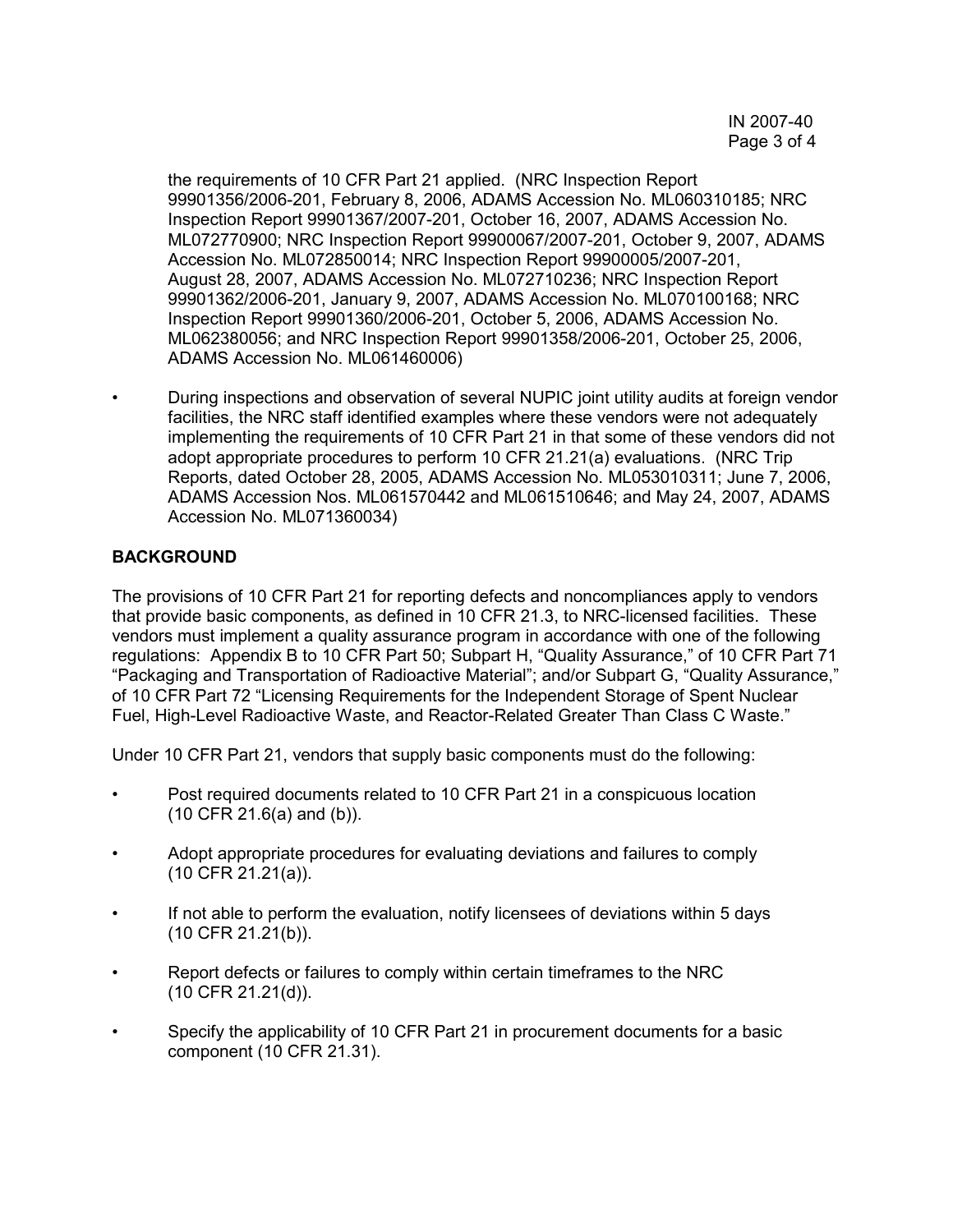#### **DISCUSSION**

The requirements in 10 CFR Part 21 for reporting defects and noncompliances in basic components provided to licensees are important for alerting licensees to a problem that could potentially render safety systems inoperable. The violations of 10 CFR Part 21 requirements identified in this IN are of particular concern because they often involved implementing procedures that were inadequate to reasonably assure the satisfaction of 10 CFR Part 21 requirements. For instance, it is important that implementing procedures include information to (1) identify a 10 CFR Part 21 component deviation by considering potential nonconformances identified through the corrective action process, (2) evaluate the effect of the deviation if the licensee were to use or has used the component, and (3) based on the evaluation, conclude whether the deviation could create a substantial safety hazard. Further information may be obtained by reviewing the examples of violations identified in this IN.

## **CONTACT**

This IN requires no specific action or written response. Please direct any questions about this matter to the technical contacts listed below or to the appropriate Office of Nuclear Reactor Regulation (NRR) project manager.

#### */RA by EHackett for/ /RA by TQuay for/*

William Brach, Director **Michael J. Case, Director** Michael J. Case, Director Office of Nuclear Material Safety and Safeguards

Division of Spent Fuel Storage Division of Policy and Rulemaking<br>Office of Nuclear Reactor Regulation<br>Office of Nuclear Reactor Regulation Office of Nuclear Reactor Regulation

## */RA/*

Glenn Tracy, Director Division of Construction Inspection and Operational Programs Office of New Reactors

Technical Contacts: Aida Rivera-Varona, NRO Richard McIntyre, NRO 301-415-4001 301-415-3215

> 301-415-3026 301-492-3337 E-mail: pfp@nrc.gov E-mail: jjp@nrc.gov

email:  $axr1@nrc.gov$  email: rpm@nrc.gov

Paul Prescott, NRR James Pearson, NMSS

Note: NRC generic communications may be found on the NRC public Web site, http://www.nrc.gov, under Electronic Reading Room/Document Collections.